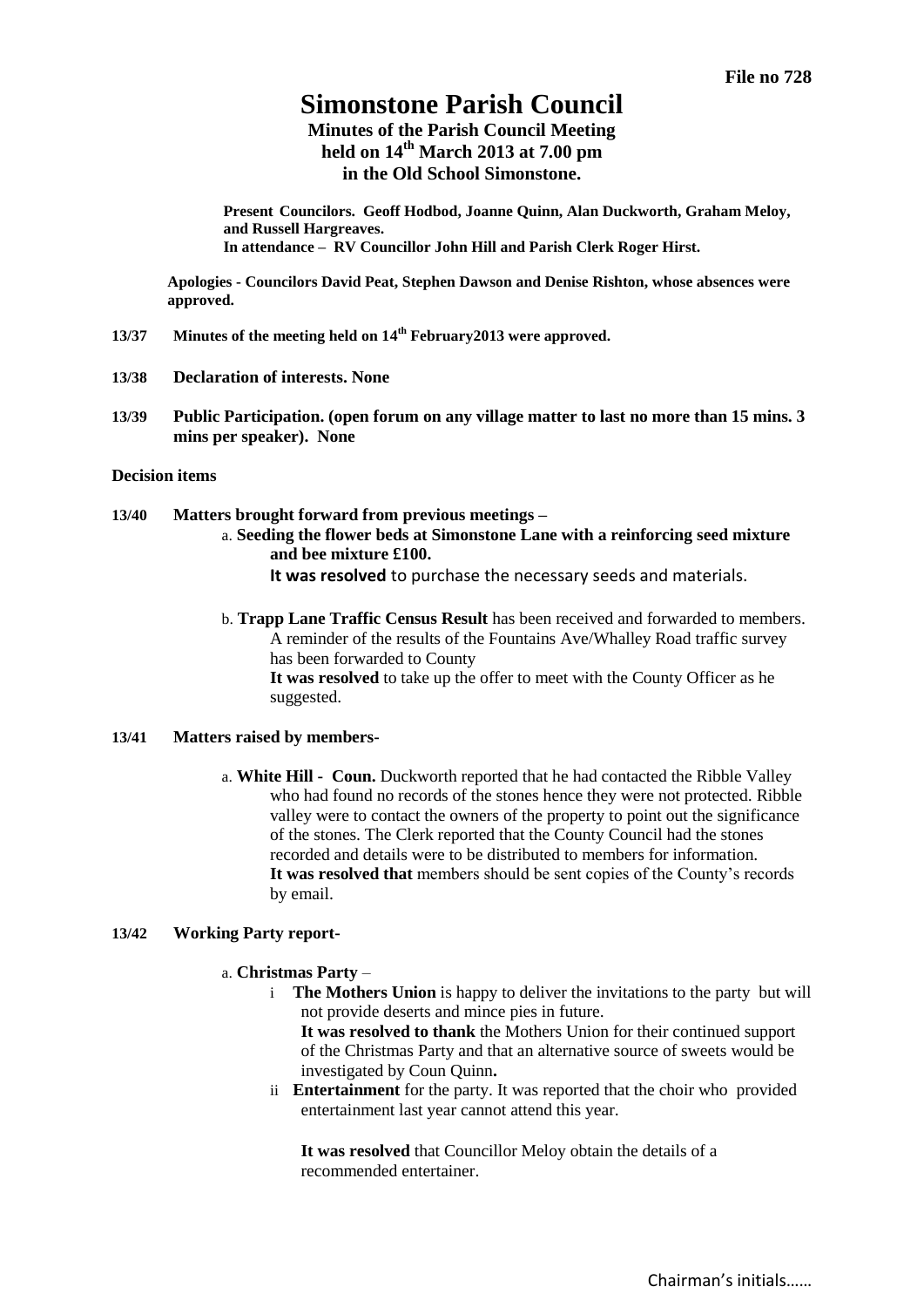b. **Parish Plans** – members of the working party reported that almost 30% of the questionnaires have been returned and that the results were in the process of being collated. It was hoped to have the final results available at the next Parish Council meeting where a decision could be made on how to present the results to the parishioners.

**It was resolved that** where email addresses had been received from residents a thank you note be sent to them and a notice be placed on the notice board thanking all other residents for their responses.

## c. **War Memorial Working Party. –** No report**.**

.

- d. **Governance**  The Working Party has drawn up a draft Risk Register for consideration at the next Parish Council meeting as part of the Annual Governance review. The following document has been forward to the Working Party for information and guidance.
	- i Governance and Accountability for Local Councils (2010).
		- It was resolved that the meeting of the Working Party will be on  $21<sup>st</sup>$  March.

## **13/43 LCC**

- a. **Focus Group Meeting**  $-12<sup>th</sup>$  March Cllr Meloy reported that only 2 people turned up at the meeting and there was an exchange of views concerning the County Councils provision of services . **It was resolved** to note the report.
- b. **County Service Consultation Meeting**. 12<sup>th</sup> March. Clerk reported that the meeting had considered points raised at the LCC Annual Meeting for Parish and Town Councils. The relationship between the County and the Parish Councils within the County was discussed.
	- i **The Lengthsman Scheme** had been renamed to Local Delivery Scheme, and there would be no further Public Rights of Way grants available under the new scheme, as there had been in the past.
	- ii Parish Councils wanted to have the contact details of County Officers so as to facilitate easier communications. **It was resolved** to note the report.
- **13/44 RVBC Coun. Hill reported** that the Ribble Valley Council had considered following-.
	- a. Parish Council access to re Planning application with developers had been considered and had been ruled out because of commercial sensitivity and confidentiality, though a review of the Planning service was being undertaken.
	- b. Whins Lane access points.
	- c. Change of LCC officer contacts.
	- d. The Ribble Valley Safety Advisory Committee.
	- e. Read Cricket Club had offered a £10K Grant for improvements. **It was resolved** to note the reprot

## **13/45 LALC**.

- a. **Ribble Valley Branch meeting** Councillor Duckworth reported that the meeting had been postponed until 19<sup>th</sup> March.
	- **It was resolved** to to note the change of date.
- b. **Training programme** Courses available ;
	- i Quality Parish Scheme  $20^{th}$  June £10
	- ii Certificate in Local Council Administration  $15<sup>th</sup>$  May £150
	- iii Training Workshops New Councillors and Clerks -2 modules  $@$  £30 each on  $6^{th}$  and  $20^{th}$  July.
	- **It was resolved** to note the details.
	- iv **Report on Finance Workshop** See apologies.